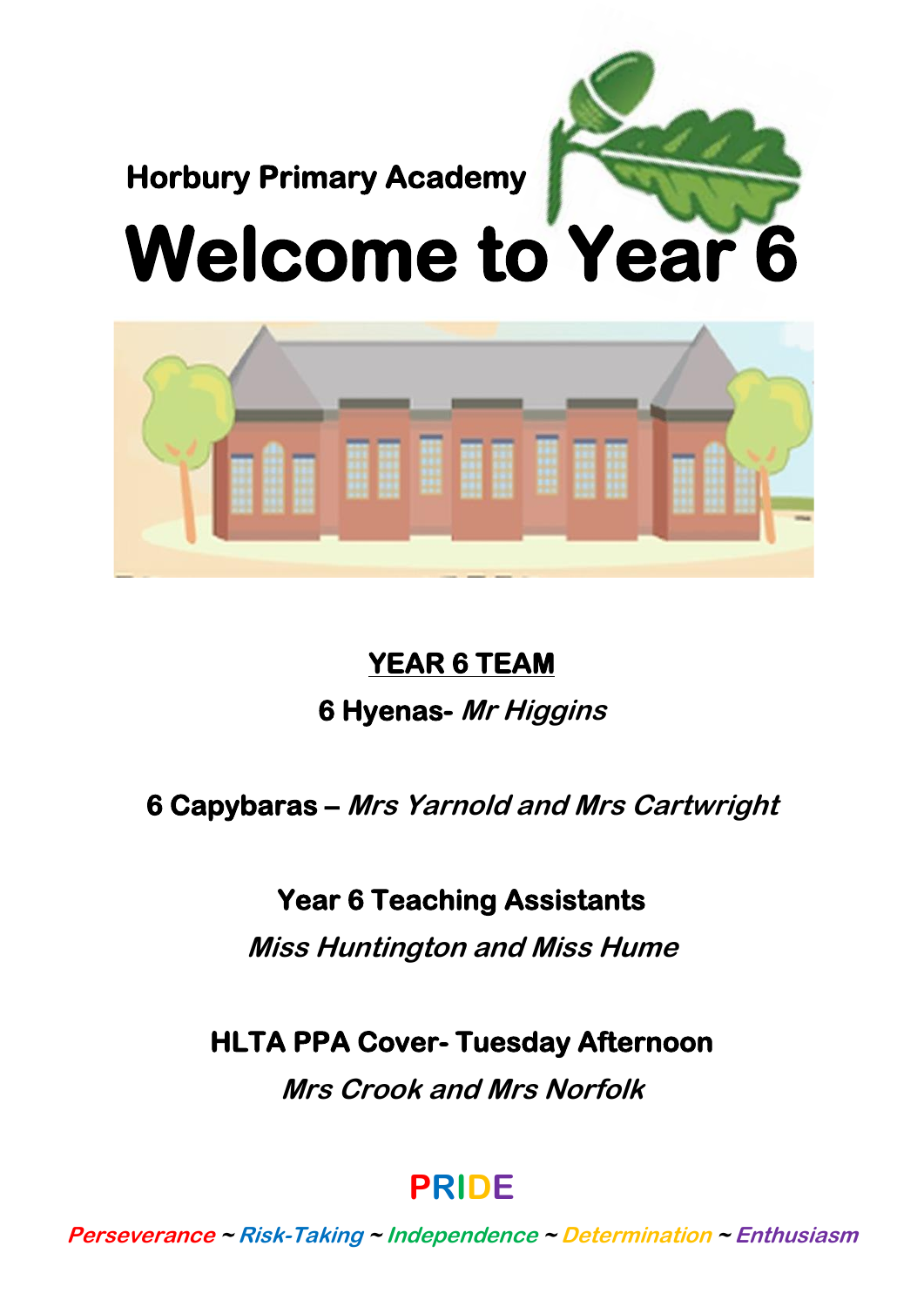## **Welcome to Year 6!**

**Year 6 is an exciting year and not to mention your last year of Primary school! Over the course of the year, you will learn lots of new things in many different subject areas. We also aim to prepare you for high school and develop key attributes which are highlighted in our PRIDE words.**

## **Trips & Visitors**

**Mayan Workshop (September) Coastal Trip (Filey- October) Imperial War Museum Trip -WW1 Focus (Spring Term) Wakefield Museum –George Killet WW1 (Spring Term) Bikeability (Summer Term) Transition Project with the Horbury Academy Residential Visit to Water Park- Lake District (February) Fiver Challenge (Summer Term)**

**Reading** 

**Daily reading comprehension takes place in a morning from 9:00-9:30. In addition, we also encourage the children to read for enjoyment. Therefore, you have the choice to select your own book from either school or home (please make sure your book is in school each day). You will also be listened to regularly by an adult in school. We would like you to read at home at least 3xper week and don't forget to record it in your reading record and also ask someone at home to sign it. Your class teacher will also sign your diary.**

## **Reading 100 Square Challenge**

**You will be given a blank 100 square, which you will need to stick on the back of your homework diary. Each time you read, ensure you get a signature from home and school. Each time you do, colour a square in on the 100 square. There are prizes for each time you reach a multiple of 25 squares- get reading!**

## **PE**

**Please make sure that you arrive to school wearing the correct PE kit on each of your PE days. Your PE kit should contain the following:**

- **- Maroon polo shirt or the newly designed PE shirt**
- **- Plain black shorts or skort**
- **- Trainers**
- **- Plain black jogging bottoms or running leggings**
- **- Plain dark coloured jumper**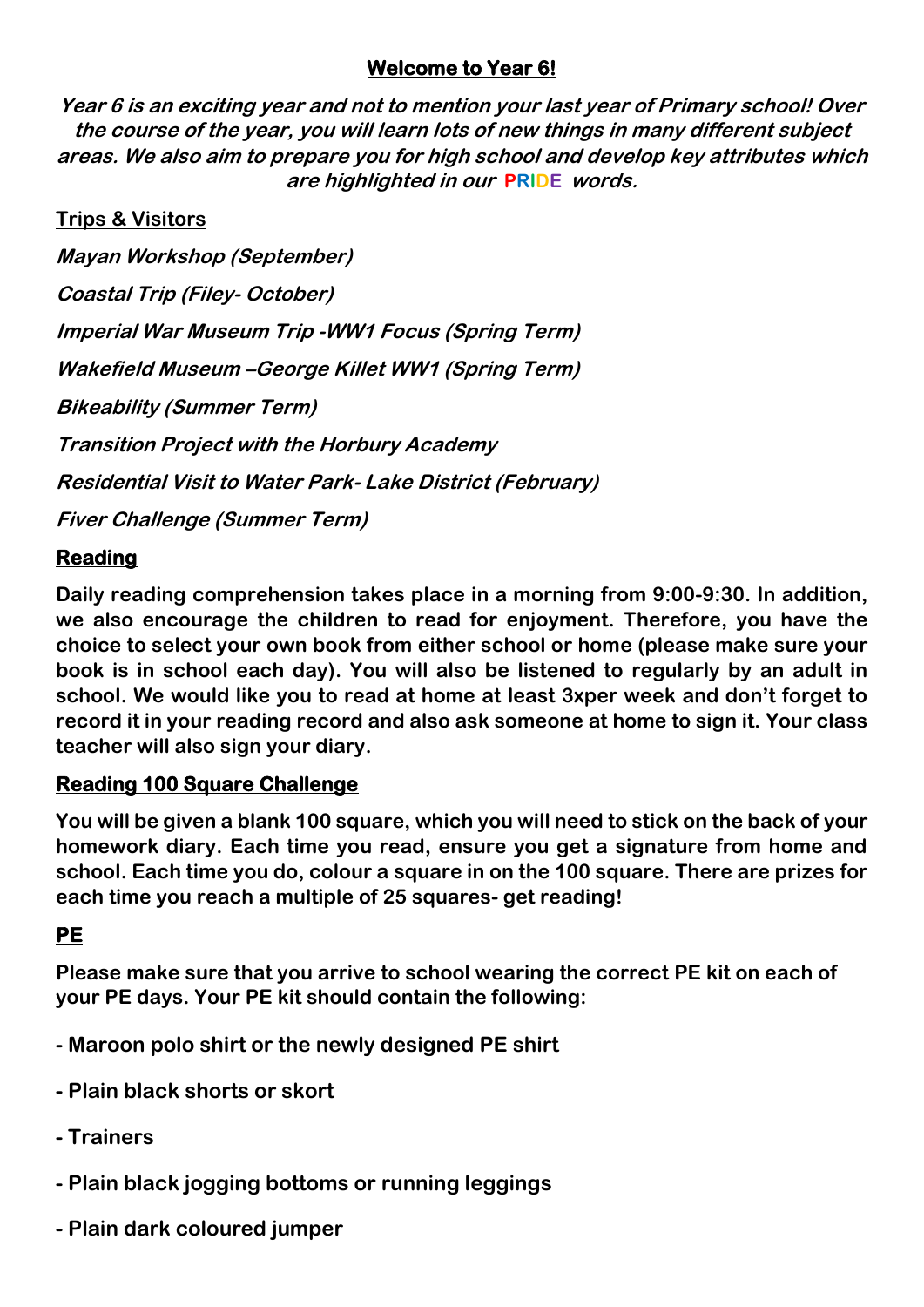**-Please ensure that your child has a warm waterproof coat with them as we will do PE in all weathers.**

**\*It is advisable to have spare socks in your school bag too.**

**If incorrect kit is worn or kit is forgotten 3 times, then a reminder letter will be sent home. Please speak with the class teacher if there are any problems in providing the correct kit.**

# **Year 6 Curriculum Coverage**

| <b>Maths</b>                                                                                                                                                                                                                                                                                                                                                                                                                                                                                                                                                                                                                                                                                                        | <b>English</b>                                                                                                                                                                                                                                                                                                                                                                                                                                                                                                                                                                                                                                           |
|---------------------------------------------------------------------------------------------------------------------------------------------------------------------------------------------------------------------------------------------------------------------------------------------------------------------------------------------------------------------------------------------------------------------------------------------------------------------------------------------------------------------------------------------------------------------------------------------------------------------------------------------------------------------------------------------------------------------|----------------------------------------------------------------------------------------------------------------------------------------------------------------------------------------------------------------------------------------------------------------------------------------------------------------------------------------------------------------------------------------------------------------------------------------------------------------------------------------------------------------------------------------------------------------------------------------------------------------------------------------------------------|
| Calculation methods for the 4 rules of<br>$\bullet$<br>number (addition, subtraction,<br>multiplication and division).<br><b>Arithmetic</b><br>$\bullet$<br>Decimals-comparing, ordering, adding,<br>$\bullet$<br>subtraction, multiplying and division<br><b>Comparing and ordering fractions</b><br>$\bullet$<br><b>Fractions of an amount</b><br>$\bullet$<br>Adding, subtracting, multiplying and<br>$\bullet$<br>dividing fractions<br>Percentages<br>$\bullet$<br><b>Reasoning and Problem Solving</b><br>$\bullet$<br><b>Angles</b><br>$\bullet$<br><b>Ratio and proportion</b><br>$\bullet$<br>Shape, area and perimeter<br>٠<br><b>Reflection and translation</b><br>$\bullet$<br><b>Time</b><br>$\bullet$ | <b>Focused Books:</b><br>Leon and the Place Between<br>$\bullet$<br>The Wolf Story<br>$\bullet$<br><b>Chocolate Phoenix</b><br>$\bullet$<br><b>Flanders Fields</b><br>$\bullet$<br><b>Stories from WW1</b><br>$\bullet$<br>Texts:<br>Persuasive letter/argument/advert, narrative, non-<br>chronological reports, setting descriptions,<br>instructions, newspaper, debates and poetry.<br>*There is also a large focus on grammar and<br>punctuation, which is taught alongside each text.<br>For example:<br>Subordination<br>$\bullet$<br><b>Relative clauses</b><br><b>Word classes</b><br>$\bullet$<br>Semi-colons, colons and hyphens<br>$\bullet$ |
| <b>Data Handling</b><br>$\bullet$<br><b>Science</b>                                                                                                                                                                                                                                                                                                                                                                                                                                                                                                                                                                                                                                                                 | <b>Tense/Passive voice</b><br>PЕ                                                                                                                                                                                                                                                                                                                                                                                                                                                                                                                                                                                                                         |
| Electricity<br>$\bullet$<br><b>Animals including humans</b><br>٠<br><b>Evolution and Inheritance</b><br>٠<br>Eye can see you!<br>٠<br><b>Animal Classification &amp; Micro-</b><br>٠<br>organisms                                                                                                                                                                                                                                                                                                                                                                                                                                                                                                                   | <b>Dance</b><br>$\bullet$<br><b>Gymnastics</b><br><b>Athletics</b><br>$\bullet$<br><b>Invasion Games</b><br>$\bullet$<br>(hockey/rugby/basketball/netball<br><b>Net and Wall Games (Tennis/Badminton)</b><br>$\bullet$<br><b>Striking &amp; Fielding Games</b><br>(Cricket/Rounders)                                                                                                                                                                                                                                                                                                                                                                     |
| Art                                                                                                                                                                                                                                                                                                                                                                                                                                                                                                                                                                                                                                                                                                                 | DT                                                                                                                                                                                                                                                                                                                                                                                                                                                                                                                                                                                                                                                       |
| <b>Seaside/Coastal Art</b><br>$\bullet$<br><b>Mayan Art</b><br>٠<br>Graffiti - Banksy<br>$\bullet$<br><b>Abstract Art - Kandinsky</b><br>٠<br>Landscapes/Animals - Beatrix Potter                                                                                                                                                                                                                                                                                                                                                                                                                                                                                                                                   | Food preparation of healthy, nutritious<br>$\bullet$<br>meals<br><b>Fairground Rides (linked with our science</b><br>electricity topic)<br><b>Fiver challenge</b><br>$\bullet$<br>Working with textiles (design and make<br>door stops/cushions)                                                                                                                                                                                                                                                                                                                                                                                                         |
| Geography                                                                                                                                                                                                                                                                                                                                                                                                                                                                                                                                                                                                                                                                                                           | <b>History</b>                                                                                                                                                                                                                                                                                                                                                                                                                                                                                                                                                                                                                                           |
| <b>Physical Geography- Coasts</b><br>$\bullet$<br>Map Skills, Ordinance survey & time<br>٠<br>zone<br><b>Mountains</b><br>$\bullet$                                                                                                                                                                                                                                                                                                                                                                                                                                                                                                                                                                                 | <b>Mayan Civilisation</b><br>$\bullet$<br><b>World War One</b><br>$\bullet$<br><b>Ancient Islamic Civilisation</b>                                                                                                                                                                                                                                                                                                                                                                                                                                                                                                                                       |
| <b>Music</b>                                                                                                                                                                                                                                                                                                                                                                                                                                                                                                                                                                                                                                                                                                        | <b>Computing/ICT</b>                                                                                                                                                                                                                                                                                                                                                                                                                                                                                                                                                                                                                                     |
| Recognise styles of music-difference<br>$\bullet$<br>between pop and jazz<br>History of music and composers from<br>$\bullet$<br>the past.                                                                                                                                                                                                                                                                                                                                                                                                                                                                                                                                                                          | E-safety<br>$\bullet$<br><b>Networks</b><br>$\bullet$<br><b>Text Adventures</b><br>$\bullet$<br><b>Binary</b><br>$\bullet$<br>Coding<br>$\bullet$                                                                                                                                                                                                                                                                                                                                                                                                                                                                                                        |